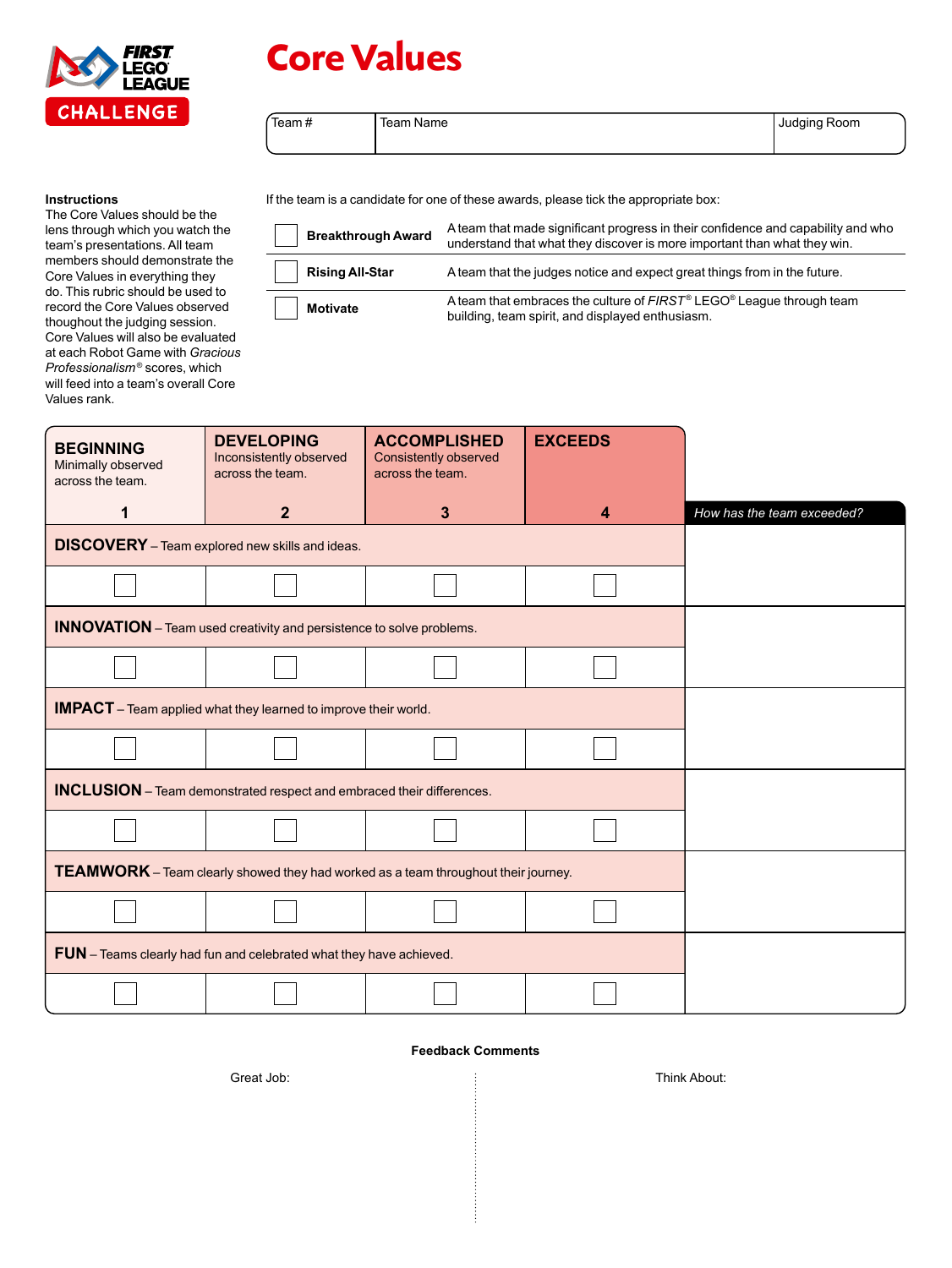

# **Innovation Project**

Team # Team Name Judging Room | Judging Room

#### **Instructions**

Teams should communicate to the judges their achievement in each of the following criteria. This rubric should be filled out during the Innovation Project presentation.

### **Judges are required to tick one box on each separate line to indicate the level the team has achieved. If the team exceeds, please make a short comment in the Exceeds box.**

| <b>BEGINNING</b><br>1                                                                                                                   | <b>DEVELOPING</b><br>2                                         | <b>ACCOMPLISHED</b><br>3                                   | <b>EXCEEDS</b><br>Δ        |  |  |  |
|-----------------------------------------------------------------------------------------------------------------------------------------|----------------------------------------------------------------|------------------------------------------------------------|----------------------------|--|--|--|
|                                                                                                                                         |                                                                |                                                            | How has the team exceeded? |  |  |  |
| <b>IDENTIFY</b> - Team had a clearly defined problem that was well researched.                                                          |                                                                |                                                            |                            |  |  |  |
| Problem not clearly defined                                                                                                             | Partially clear definition of the<br>problem                   | Clear definition of the problem                            |                            |  |  |  |
| Minimal research                                                                                                                        | Partial research from more<br>than one source                  | Clear, detailed research from a<br>variety of sources      |                            |  |  |  |
| <b>DESIGN</b> – Team generated innovative ideas independently before selecting and planning which one to develop.                       |                                                                |                                                            |                            |  |  |  |
| Minimal evidence of an<br>inclusive selection process                                                                                   | Partial evidence of an inclusive<br>selection process          | Clear evidence of an inclusive<br>selection process        |                            |  |  |  |
| Minimal evidence of an<br>effective plan                                                                                                | Partial evidence of an effective<br>plan                       | Clear evidence of an effective<br>plan                     |                            |  |  |  |
| <b>CREATE</b> – Team developed an original idea or built on an existing one with a prototype model/drawing to represent their solution. |                                                                |                                                            |                            |  |  |  |
| Minimal development of<br>innovative solution                                                                                           | Partial development of<br>innovative solution                  | Clear development of<br>innovative solution                |                            |  |  |  |
| Unclear model/drawing of<br>solution                                                                                                    | Simple model/drawing that<br>helps to share the solution       | Detailed model/drawing that<br>helps to share the solution |                            |  |  |  |
| <b>ITERATE</b> - Team shared their ideas, collected feedback, and included improvements in their solution.                              |                                                                |                                                            |                            |  |  |  |
| Minimal sharing of their<br>solution                                                                                                    | Shared their solution with user<br>OR professional             | Shared their solution with user<br>AND professional        |                            |  |  |  |
| Minimal evidence of<br>improvements in their solution                                                                                   | Partial evidence of<br>improvements in their solution          | Clear evidence of<br>improvements in their solution        |                            |  |  |  |
| <b>COMMUNICATE</b> – Team shared a creative and effective presentation of their current solution and its impact on their users.         |                                                                |                                                            |                            |  |  |  |
| Presentation minimally<br>engaging                                                                                                      | Presentation partially engaging                                | Presentation engaging                                      |                            |  |  |  |
| Solution and its potential<br>impact on others unclear                                                                                  | Solution and its potential<br>impact on others partially clear | Solution and its potential<br>impact on others clear       |                            |  |  |  |

#### **Feedback Comments**

÷

Great Job: Think About: Think About: